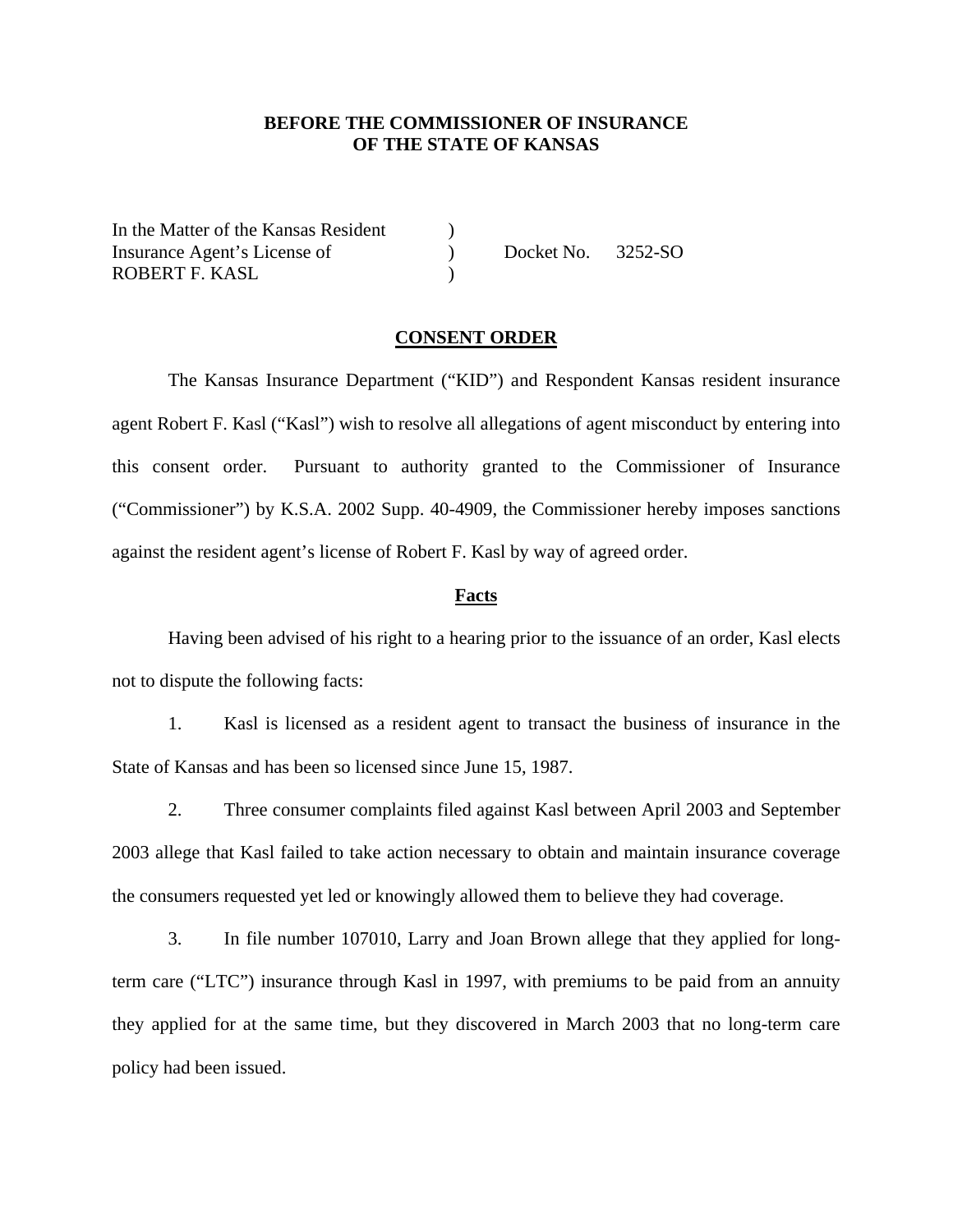4. In file number 109506, Kyle D. Cyr alleges that Kasl issued a binder for homeowner's coverage through Farm Bureau, assuring Mr. Cyr that the property was fully insurable, and failed to notify him of a policy change required by the company after inspection of the property.

5. KID alleges that Kasl responded to an inquiry dated July 21 regarding Cyr's initial complaint but failed to respond to a second inquiry, dated September 10, 2003, regarding Cyr's additional, supplemental complaint.

6. In file number 110930, Arthur Goppert alleges that Kasl agreed to obtain a sorghum policy for him in December 2002, and assured him in January that he would "'get it done,'" but Goppert learned in August 2003 that Kasl had not written the policy.

7. Kasl's response to KID's inquiry regarding the Goppert complaint said *inter alia* that Kasl did not remember Goppert's asking for crop insurance on his grain sorghum, that the crop looked good, and that Goppert would have had time to obtain insurance on spring crops from someone else after Kasl left Farm Bureau and the agency in February 2003.

8. According to Bradley Chatfield, Kasl failed to submit a premium check for coverage on harvesting equipment, written by Roger Benyshek on July 22, 2002, and stated after the harvest season that he had destroyed the check since there were no claims.

9. On December 16, 2003, KID served Kasl with a Summary Order proposing to revoke his insurance agent's license, and Kasl timely requested a hearing.

10. On or about February 20, 2004, Respondent retained counsel to represent him in this matter, and counsel promptly sought a continuance in order to prepare a response.

2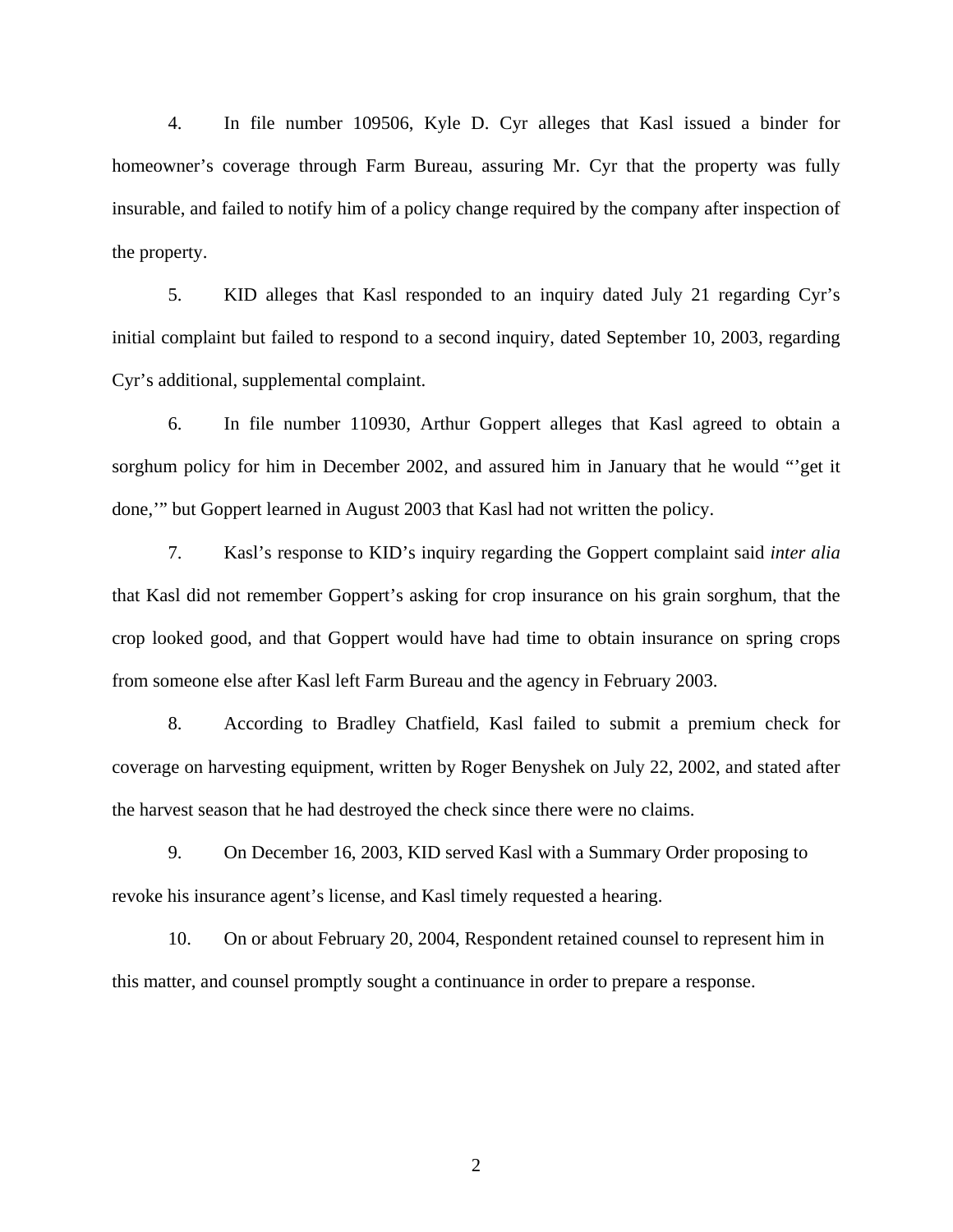11. In exchange for a continuance, Kasl agreed to a suspension of his Kansas resident insurance agent's license during the pendancy of this action, and an order granting the continuance and suspending his license was issued and served on February 24, 2004.

12. On or about March 9, 2004, Kasl and AFLAC district sales coordinator Jody K. Hipp met with Larry and Joan Brown and completed an application for long-term care insurance on behalf of Larry Brown.

13. Kasl has agreed to negotiate in good faith to resolve claims by the Browns, Cyr, and/or Goppert, either personally or through errors and omissions insurance ("E & O") and to maintain E & O coverage in at least the amount required by K.S.A. 40-241 throughout a probationary period, notwithstanding any reduction or elimination of the statutory requirement.

14. Kansas resident agent Wade B. Jensik has agreed to supervise Kasl during a probationary period and promptly report any violations of insurance regulatory law or this order to the Kansas Insurance Department and will enter into a written agreement with Kasl to that effect.

15. KID and Kasl stipulate and agree that any violation of statutory or regulatory law or of the Commissioner's order committed during a probationary period may be deemed sufficient cause for revocation of the license solely upon proof of the violation.

### **Applicable Law**

16. K.S.A. 2003 Supp. 40-4909(a) provides, in relevant part:

"The commissioner may deny, suspend, revoke or refuse renewal of any license issued under this act if the commissioner finds that the applicant or license holder has  $\dots$  (2) Violated: (A) Any provision of chapter 40 of the Kansas Statutes Annotated, and amendments thereto, or any rule and regulation promulgated thereunder; (B) any subpoena or order of the commissioner . . . (8) Used any fraudulent, coercive, or dishonest practice, or demonstrated any incompetence, untrustworthiness or financial irresponsibility in the conduct of business in this state or elsewhere.. . ."

3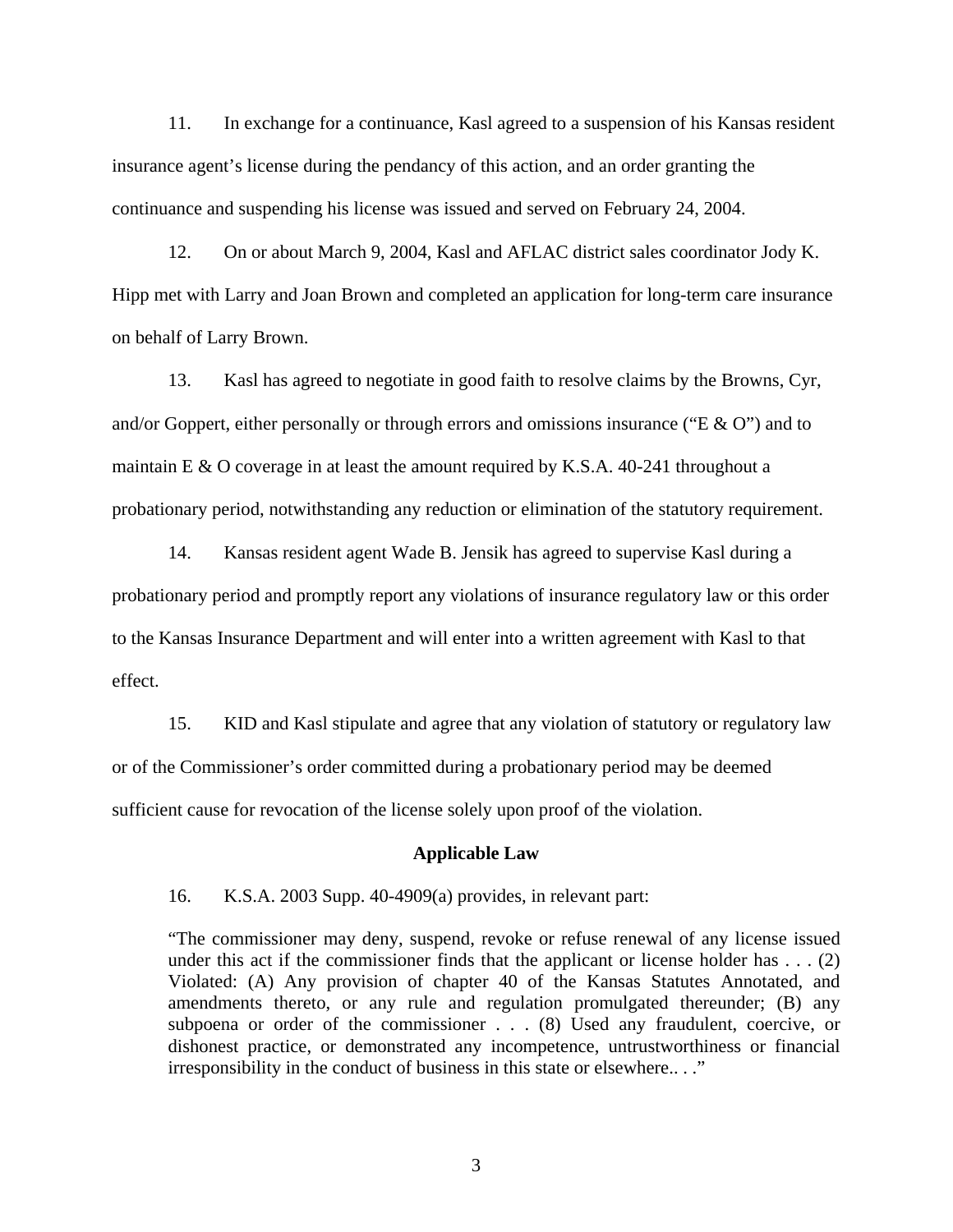17. The commissioner may censure the licensee or impose an administrative penalty of \$500 per violation up to a maximum of \$2500 for the same violation occurring within six calendar months from the date of the original violation, or \$1000 for a knowing violation up to \$5000 for the same violation within six calendar months, in lieu of taking any action under subsection (a). K.S.A. 2003 Supp. 40-4909(h).

18. The Uniform Insurance Agents Licensing Act provides, "[I]t shall be unlawful for any person to sell, solicit or negotiate any insurance within this state unless such person has been issued a license as an insurance agent in accordance with this act." K.S.A. 2003 Supp. 40- 4905(a).

19. The Commissioner may revoke any license issued under the Insurance Agents Licensing Act if the Commissioner finds that the insurable interests of the public are not properly served under such license. K.S.A. 2003 Supp. 40-4909(b).

### **Conclusions of Law**

20. The Commissioner has jurisdiction over Kasl and the subject matter of this proceeding, and such proceeding is held in the public interest.

21. By entering into this agreed order, Kasl has waived his statutory right to an evidentiary hearing to determine facts, consented to the Commissioner's conclusions of law and order, and waived any statutory right to judicial review.

22. Based on the facts contained in paragraphs 2 through 8 and 11 through 12 above, the Commissioner finds that good cause exists to revoke Kasl's license in that Kasl has demonstrated incompetence, untrustworthiness, or financial irresponsibility in the conduct of business in this state on an ongoing basis with respect to at least three consumers, and has negligently failed to remit premium to an insurer.

4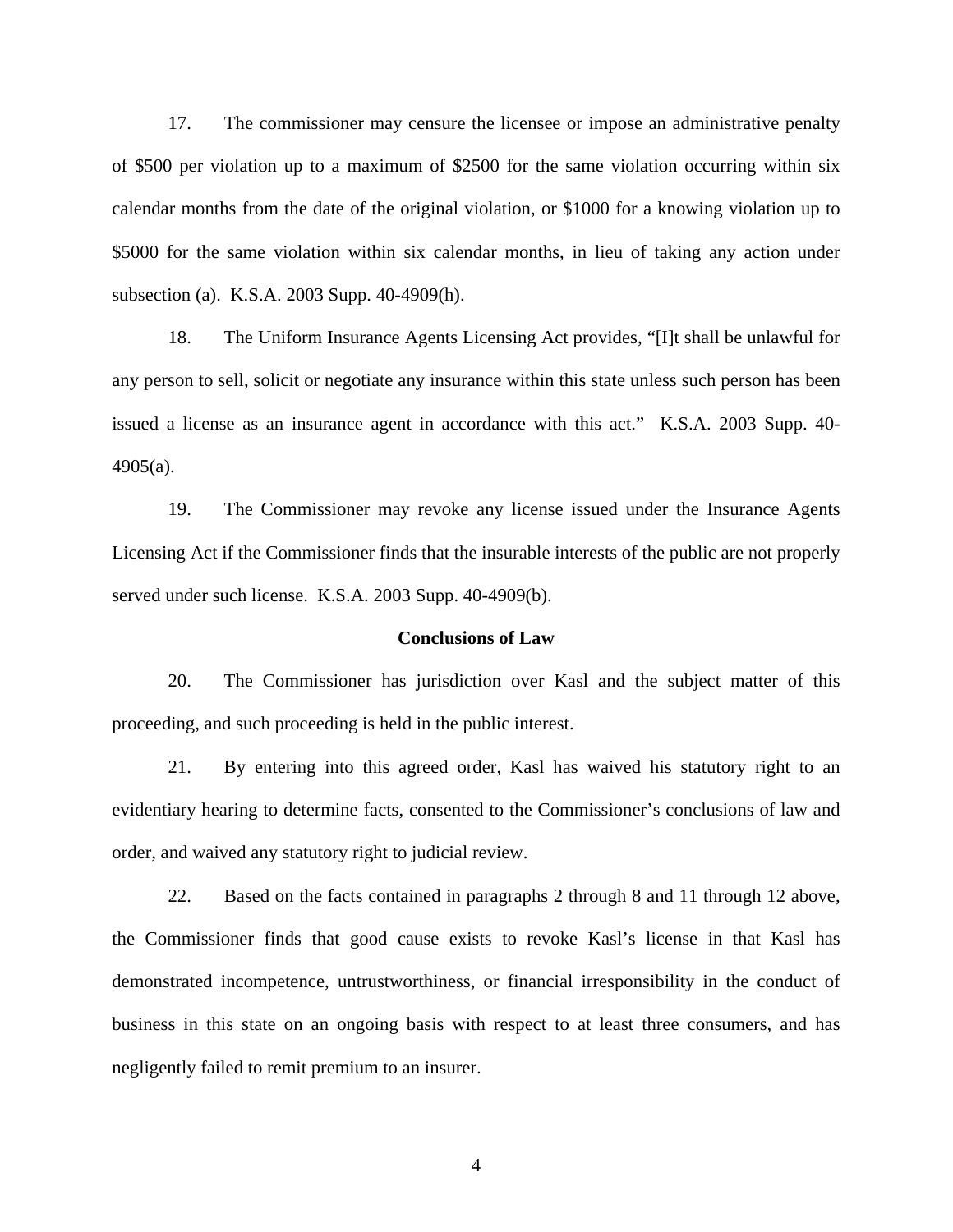23. In addition, the Commissioner finds that Kasl has demonstrated incompetence, untrustworthiness, or financial irresponsibility in his responses to KID inquiries on behalf of the consumers.

24. Based on the facts contained in paragraphs 11 through 13 above, the Commissioner finds that Kasl has transacted unauthorized insurance business contrary to K.S.A. 2003 Supp. 40-4905(a) and the Commissioner's order of February 24, 2004.

25. The Commissioner therefore concludes that good cause exists pursuant to K.S.A. 2002 Supp 40-4909(a) to revoke the Kansas resident insurance agent's license of Robert F. Kasl.

26. Nevertheless, because the Commissioner finds that Kasl's misconduct has been in the nature of negligence and irresponsibility and not fraud, coercion, or dishonesty, and because Kasl has demonstrated willingness make restitution to consumers and an earnest desire to conform his future conduct to statutory and regulatory standards, the Commissioner concludes that the public interest is best served by an order that will provide an opportunity for rehabilitation.

Based on the facts and circumstances set forth herein, **the COMMISSIONER HEREBY ORDERS** that the Kansas resident insurance agent's license of Respondent Robert F. Kasl is and shall remain suspended until one hundred and twenty days (120) from the date of this order, after which the license will be conditionally reinstated, subject to satisfaction of requirements for renewal, including proof of errors and omissions coverage in accordance with paragraph 13 of this order, and eligible for unconditional renewal on August 17, 2006.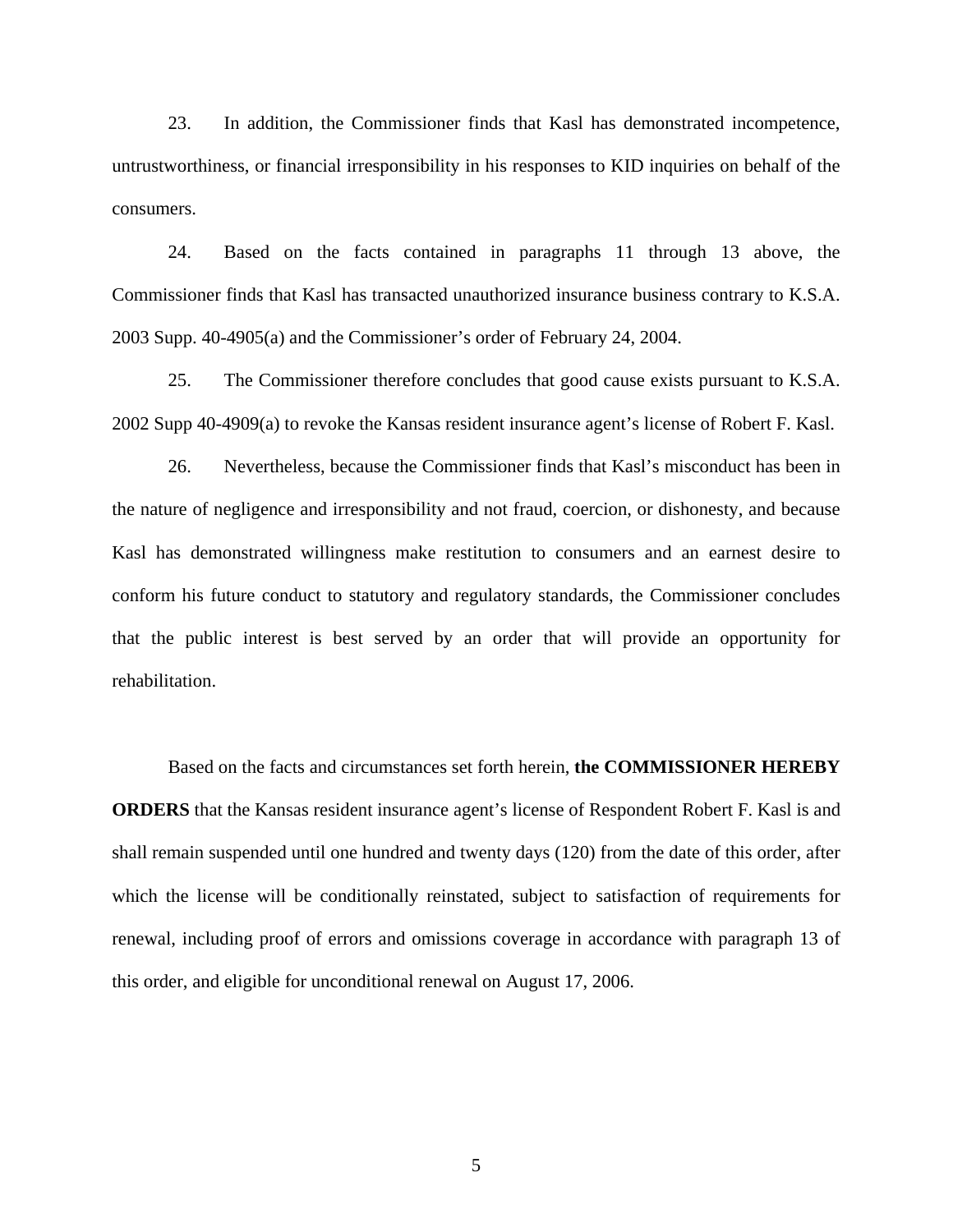The Commissioner directs that Kasl shall be permitted to become or remain employed by an insurance agency during the period his license is suspended but may not sell, solicit, or negotiate insurance, as defined by K.S.A. 2003 Supp. 40-4902.

The Commissioner further orders that Kasl shall, prior September 1, 2004, pay an administrative penalty of one thousand dollars (\$1000) for transacting insurance business in violation of K.S.A. 40-4905. Respondent is further ordered to pay an aggregate penalty of five hundred dollars (\$500) for failure to respond and failure to respond adequately to KID's inquiries, which penalty may be abated dollar for dollar upon a showing of restitution made personally to consumers.

**IT IS SO ORDERED THIS 4th DAY OF MAY 2004, IN THE CITY OF TOPEKA, COUNTY OF SHAWNEE, STATE OF KANSAS.** 



|     | Sandy Praeger                    |
|-----|----------------------------------|
|     | <b>Sandy Praeger</b>             |
|     | <b>Commissioner of Insurance</b> |
| -65 | BY:                              |
|     |                                  |

 \_/s/ Robert Tomlinson\_\_\_\_\_\_\_\_\_\_\_\_\_\_\_\_\_\_ Robert Tomlinson Assistant Commissioner

I hereby stipulate and agree to the Commissioner's findings of fact, conclusions of law, and order. Further, I hereby waive judicial review of the order.

> $/s/$  Robert S. Kasl $\qquad \qquad$  5/4/04 Robert F. Kasl Date